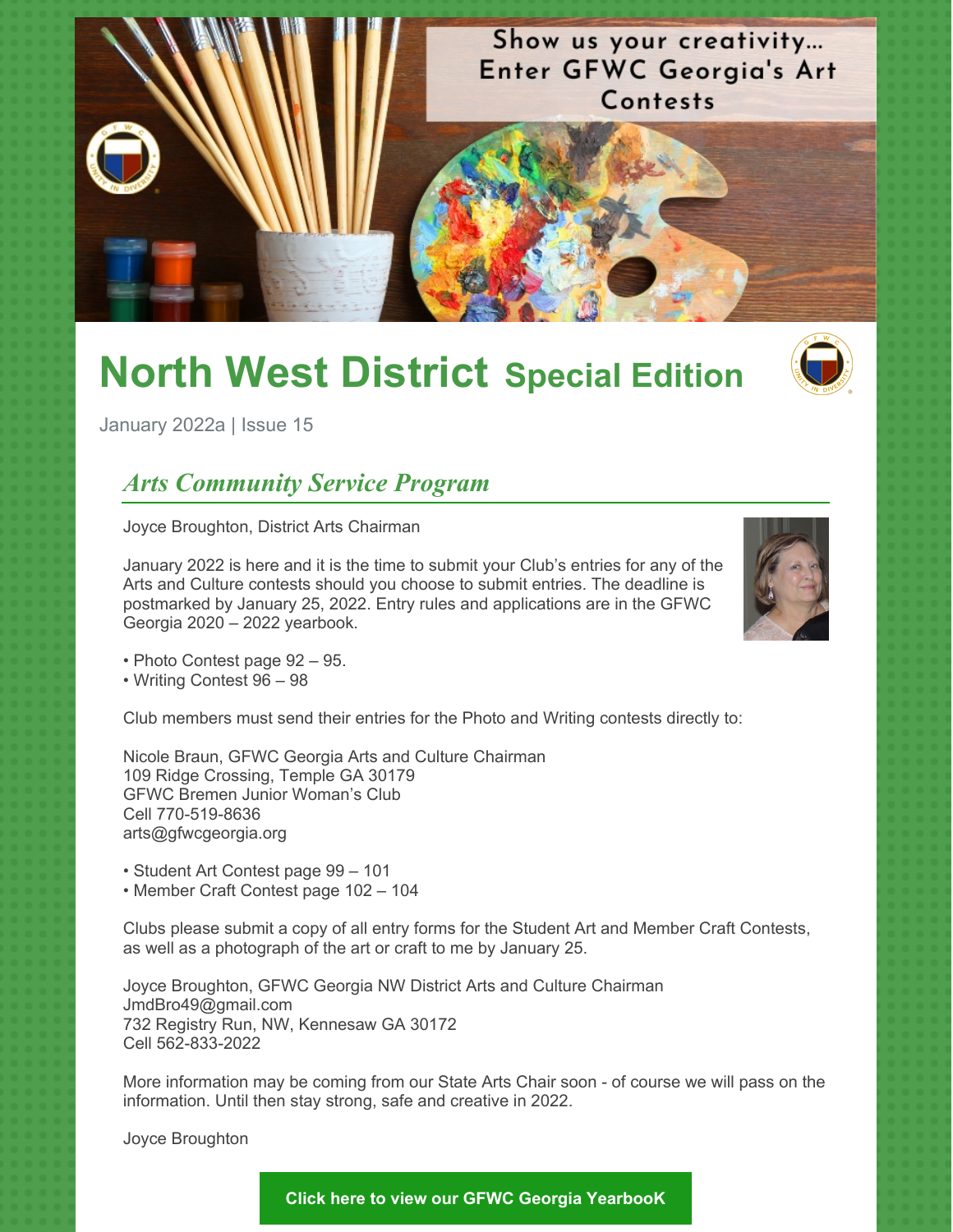**Invitation to Meet the Author of Purpose, Passion, and Pajamas: How to Transform Your Life, Embrace the Human Connection, and Lead with Meaning - Feb. 10 via zoom**





**Virtual Book Discussion with Genevieve Piturro, Author of "Purpose, Passion and Pajamas."**

Hello ladies,

Please share this email with members of your club.

"What's your purpose and how did you find it - or, are you still looking?"

Whether or not you've found your purpose, join GFWC Georgia North West clubwomen for a virtual discussion with author, Genevieve Piturro of "Purpose, Passion, and Pajamas," This was our book read for the year. Genevieve is an excellent motivator and will have us thinking through the very question - What's your purpose.

#### **The virtual meeting is February 10, 2021 at 7:00 p.m.**

Register in advance for this meeting, after registering you will receive confirmation: **<https://us02web.zoom.us/meeting/register/tZArc-GqqzMrHt158gXuOS3TI0wJF1kOb-EP>**

I look forward to seeing everyone February 10th.

Judine B. Heard GFWC Georgia North West District Leadership/LEADS Chairman



### **Requests for information**

#### **Memorials**

At the end of each year, we honor the special club women who have passed on before us at our Spring District Meeting. If you would like to honor a member that has passed away in 2021, please be sure to send Cindy Tisdale, our Memorials Chairman the club member's name, a brief bio, and a photo if you have one. Please send it to **[cinjack@comcast.net](mailto:cinjack@comcast.net)** or call 404-229-5191 **no later than February 20.**

#### **Request to Share from Kathy Hanna, Environment CSP**

Ladies, as the District Environment Chairman I would like you to share with your friends in all the clubs in our District. I would like to compile what projects you might be doing for the animal shelters in your area, I will then assemble the information and get it to all of you at the District Board Meeting on Feb. 19. As an example: Dunwoody WC supports the efforts of 4 shelters with a donation of club funds; a collection of plastic pill bottles with no labels (Veterinarians use them for owners to take medications home with their pets), collections of blankets, newspaper, food, toys and everything any dog or cat would need. A three-member team collects items at our general meetings and make alternating deliveries. We hosted a speaker on Zoom from Hero Dog Rescue, which is a 79 member group of ladies who foster animals in their homes and investigate those wishing to adopt."

Please send ideas to **[Kak1941@aol.com](mailto:Kak1941@aol.com) by Jan. 29th**. I have always felt the sharing of ideas is what